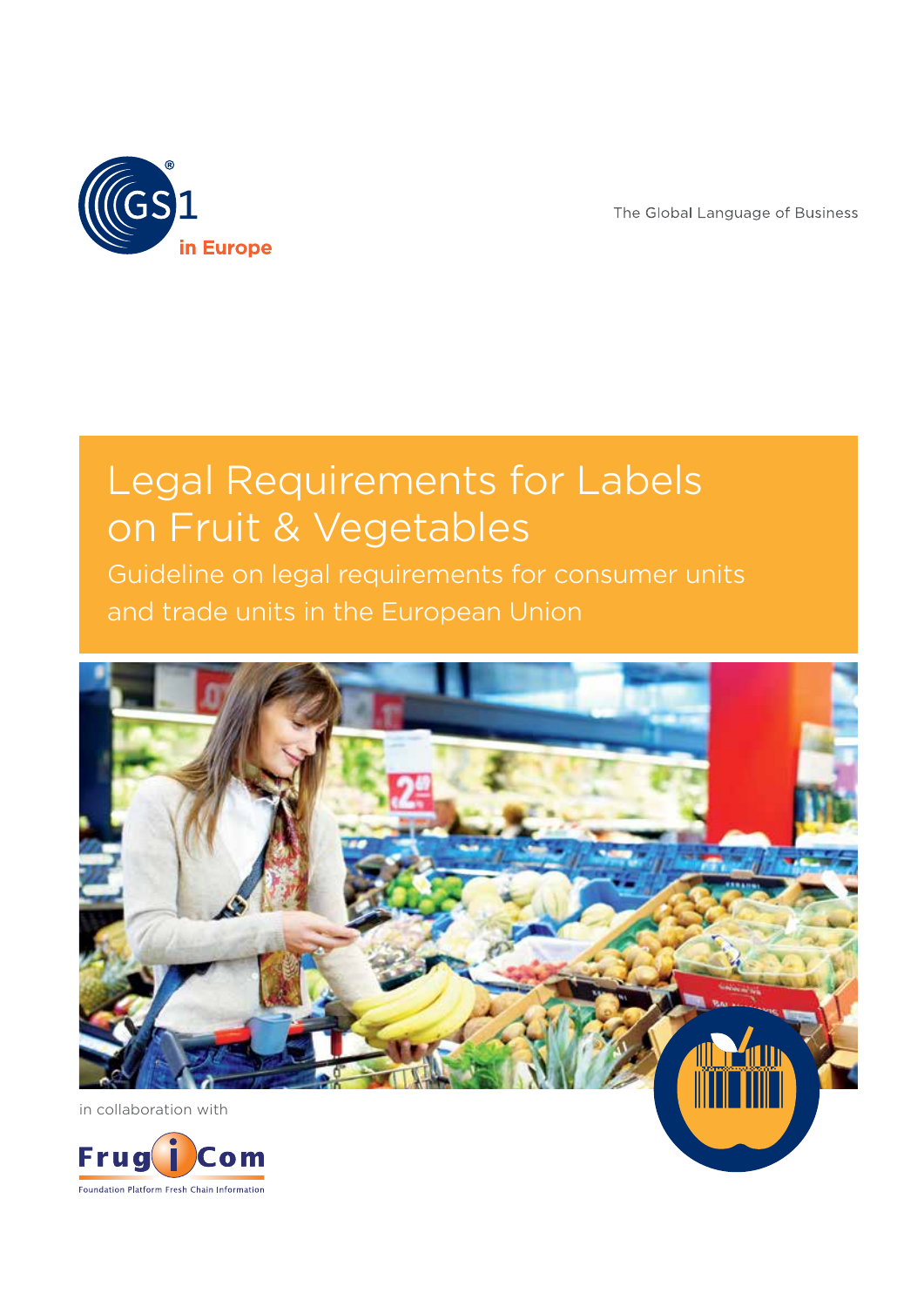# Table of contents

| Introduction                                                           |         |  |
|------------------------------------------------------------------------|---------|--|
| Unprocessed Fruit & Vegetables - Label Requirements for Consumer Items | $4 - 5$ |  |
| Unprocessed Fruit & Vegetables - Label requirements for Trade Packages | $6 - 7$ |  |
| Prepared or Processed Fruit & Vegetables -                             |         |  |
| Label requirements for Consumer items and Trade Packages               | $8 - 9$ |  |
| Additional Information/Disclaimer                                      | 10      |  |

### **Partners involved in the development of this document**

#### **Frug I Com** *(Foundation Platform Fresh Chain Information)*

Frug I Com is a unique collaboration of the Dutch Potato, Fruit and Vegetable Supply Chain. The ultimate goal is to establish electronic exchange of information between the participants in the Potato, Fruit and Vegetable Supply Chain by means of uniform labelling using electronic messages. Working with information standards allows Fruit and Vegetable Supply Chain companies to make optimum use of the information available in the supply chain and to apply it to order processing, tracing of products, optimising logistics and quality improvement. The result? A faster and more efficient supply chain which is less error-prone.

#### **GS1 in Europe**

GS1 in Europe is a collaboration of 47 GS1 member organisations and leads the creation and implementation of harmonised, user-driven solutions for improving the supply and demand chain of European companies.

Version 1.1, Sep 2017

### Introduction

Within the Fresh Food sector, companies are focused on improving their business processes in the areas of location identification, product identification and data transport by means of electronic data interchange (EDI) and E-commerce applications, as well as the utilisation of technologies like barcodes and Radio Frequency Identification (RFID) to realise efficiency benefits.

One key area is the right labelling of consumer units and trade units, as this can lead – together with the usage by GS1 Standards for automatic identification (e.g. barcodes) – to significant improvements in the supply chain and faster processes in retail stores.

Apart from the requirements between the business partners, it is necessary to provide on labels for consumer units and trade units the right information according to a number of relevant EU directives like EU 1169/2011 or EU 543/2011 and their national implementations.

Based on a business view, this brochure aims to help companies in the fruit & vegetable sector and their business partners to have the same understanding regarding the legal requirements and provides guidance about the needed information on a label from a legal point of view.

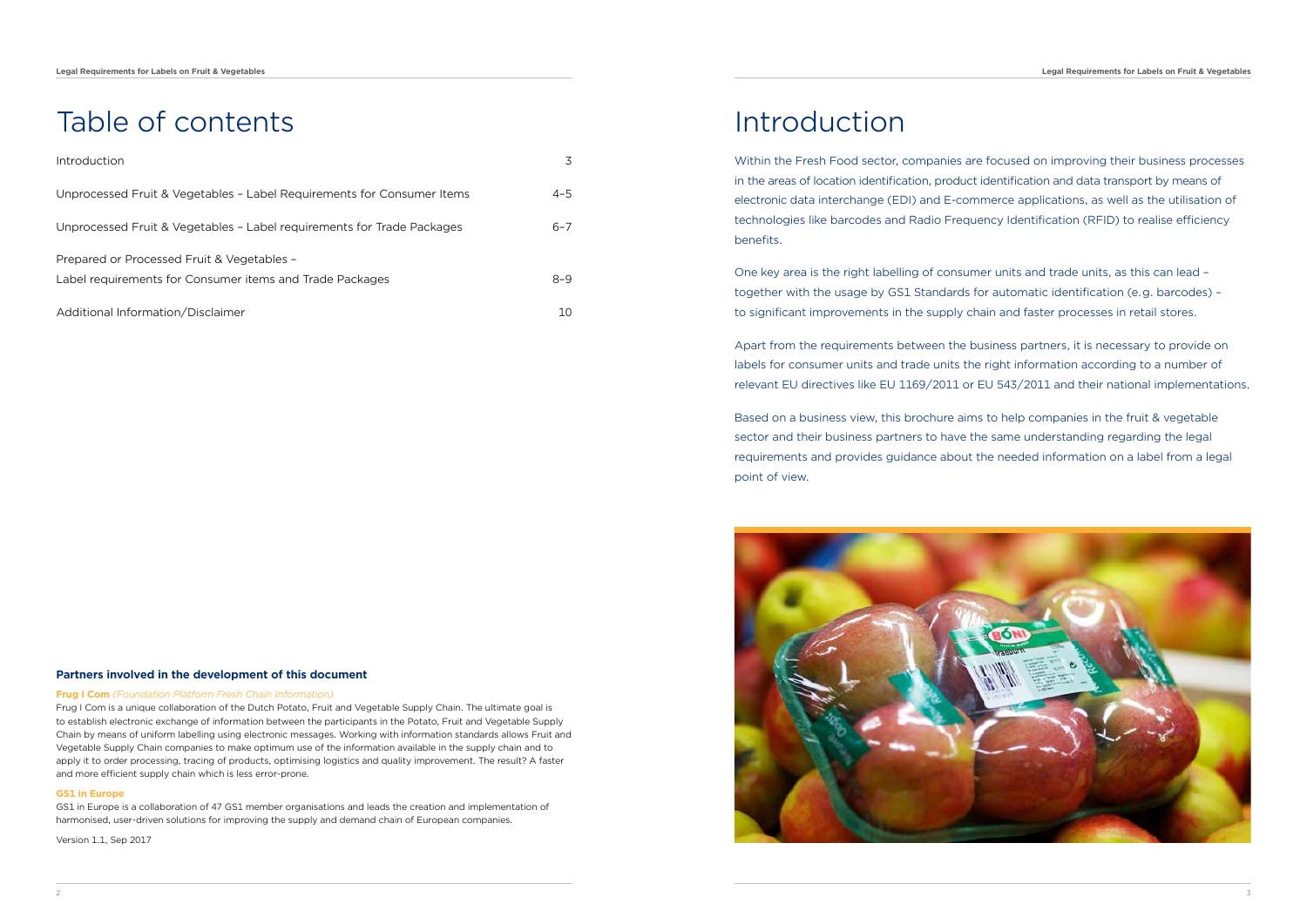| Unprocessed Fruit & Vegetables - Label Requirements for Consumer Items |                                                                                                                                                                                                                                                                                                                                                                                                                                                                                                                                                                                                                                                                                                                          |                                                                                                                                                                                                                                                                                                        |                                                                                                                                                                                                                                                                                                                                                                            |                                                                                                                                                                                                                                                                                             |                                                                                                                                                                                                                                                                                                                                                                                                                                                                                                                                                                                                                 |                                                                                                           |  |
|------------------------------------------------------------------------|--------------------------------------------------------------------------------------------------------------------------------------------------------------------------------------------------------------------------------------------------------------------------------------------------------------------------------------------------------------------------------------------------------------------------------------------------------------------------------------------------------------------------------------------------------------------------------------------------------------------------------------------------------------------------------------------------------------------------|--------------------------------------------------------------------------------------------------------------------------------------------------------------------------------------------------------------------------------------------------------------------------------------------------------|----------------------------------------------------------------------------------------------------------------------------------------------------------------------------------------------------------------------------------------------------------------------------------------------------------------------------------------------------------------------------|---------------------------------------------------------------------------------------------------------------------------------------------------------------------------------------------------------------------------------------------------------------------------------------------|-----------------------------------------------------------------------------------------------------------------------------------------------------------------------------------------------------------------------------------------------------------------------------------------------------------------------------------------------------------------------------------------------------------------------------------------------------------------------------------------------------------------------------------------------------------------------------------------------------------------|-----------------------------------------------------------------------------------------------------------|--|
|                                                                        | <b>Prepacked single commodity</b>                                                                                                                                                                                                                                                                                                                                                                                                                                                                                                                                                                                                                                                                                        |                                                                                                                                                                                                                                                                                                        | Prepacked variety pack (mixes of different species<br>of fresh fruit & vegetables)                                                                                                                                                                                                                                                                                         | Non prepacked, loose                                                                                                                                                                                                                                                                        | <b>Additional remarks</b>                                                                                                                                                                                                                                                                                                                                                                                                                                                                                                                                                                                       | <b>Relevant Regulation (Source)</b>                                                                       |  |
|                                                                        | Open pack<br>A                                                                                                                                                                                                                                                                                                                                                                                                                                                                                                                                                                                                                                                                                                           | <b>Closed pack</b><br><sub>R</sub>                                                                                                                                                                                                                                                                     |                                                                                                                                                                                                                                                                                                                                                                            |                                                                                                                                                                                                                                                                                             |                                                                                                                                                                                                                                                                                                                                                                                                                                                                                                                                                                                                                 |                                                                                                           |  |
|                                                                        | Description   A prepacked open pack is a<br>package for which the content<br>can be altered without damaging<br>the package.                                                                                                                                                                                                                                                                                                                                                                                                                                                                                                                                                                                             | A prepacked closed pack is a package for which<br>the content cannot be altered without damaging<br>the package.                                                                                                                                                                                       | A prepacked variety pack consists of components of<br>different species of fruit and vegetables. Mix packages<br>of different species are only allowed if their weight is ≤<br>5kg & they are properly labeled.                                                                                                                                                            | Protective films covering single<br>produce are not considered<br>as a pre-package according to<br>EU 2011/543.                                                                                                                                                                             | These definitions for processed and unprocessed fruit and vegetables are only applicable<br>for the labelling process. There are other definitons of prepared for other purposes in other<br>regulations. The distinction between prepared and processed produce is defined in EU<br>852/2004, EU 1169/2011 defines information requirements for processed products.                                                                                                                                                                                                                                            | EU 852/2004; EU 543/2011<br>Annex VI contains the catego-<br>ries of processed products;<br>EU 1169/2011. |  |
| General                                                                | There is no labelling requirement<br>for consumer items in open<br>packages in the trading phase.<br>Labelling is done on the trading<br>package (column E or F).                                                                                                                                                                                                                                                                                                                                                                                                                                                                                                                                                        | Regulations also apply for mixes with the same<br>species (e.g. tricolor-bell-peppers, lettuce mixes,<br>apple varieties etc.)                                                                                                                                                                         | For mix packages containing processed foodstuff<br>the regulations for processed and prepared food apply<br>(see column J).                                                                                                                                                                                                                                                | There is no labelling requirement<br>for loose items in the trading<br>phase nor in consumer phase.<br>Labellingis done on the trading<br>package (column E or F).                                                                                                                          | When mandatory information on a consumer item is not visible when packed in a case.<br>then the same information must be displayed on the case as well.                                                                                                                                                                                                                                                                                                                                                                                                                                                         | EU 543/2011 art. 5 & 6;<br>EU 1169/2011 art. 9 part 1,<br>art. 12 & 13.                                   |  |
| Nature of<br>produce =<br>Regulated<br>product<br>name                 | Not applicable for open packages.<br>In case of data exchange the nature<br>of the produce as mentioned on<br>the trading package should be<br>used as regulated product name.                                                                                                                                                                                                                                                                                                                                                                                                                                                                                                                                           | The nature of produce is mandatory. Depending<br>on the product, the nature of produce contains the<br>variety or commercial type                                                                                                                                                                      | The nature of produce is mandatory. Depending on<br>the product, the nature of produce contains the variety<br>or commercial type. The nature of produce for each<br>product in the pack has to be declared.                                                                                                                                                               | Not applicable for loose items. In<br>case of data exchange the nature<br>of the produce as mentioned on<br>the trading package should be<br>used as regulated product name.                                                                                                                | When a product is in a certain state, then that must be part of the product name to avoid<br>misleading the end consumer. E.g. Dried figs, Peeled and diced mango's.                                                                                                                                                                                                                                                                                                                                                                                                                                            | EU 1169/2011 art. 17.                                                                                     |  |
| Language                                                               | Not applicable for open packages.                                                                                                                                                                                                                                                                                                                                                                                                                                                                                                                                                                                                                                                                                        | The EU requires that the text on the label must be<br>written in one of the official languages of an EU<br>member state and be comprehensible for the<br>consumer.                                                                                                                                     | The EU requires that the text on the label must be<br>written in one of the official languages of an EU member<br>state and be comprehensible for the consumer.                                                                                                                                                                                                            | Not applicable for loose items.                                                                                                                                                                                                                                                             | In several countries such as Belgium, France, The Netherlands and Germany, there is a<br>national requirement that the language on the label must be one of the official languages<br>of that country.                                                                                                                                                                                                                                                                                                                                                                                                          | EU 1169/2011 art. 15;<br>EU 543/2011 (trading units).                                                     |  |
| Minimum<br>Fontsize                                                    | Not Applicable for open packages.                                                                                                                                                                                                                                                                                                                                                                                                                                                                                                                                                                                                                                                                                        | $1,2$ mm (if label <80 cm <sup>2</sup> then 0,9 mm).                                                                                                                                                                                                                                                   | $1,2$ mm (if label <80 cm <sup>2</sup> then 0,9 mm).                                                                                                                                                                                                                                                                                                                       | Not applicable on loose items.                                                                                                                                                                                                                                                              |                                                                                                                                                                                                                                                                                                                                                                                                                                                                                                                                                                                                                 | EU 1169/2011 art. 13<br>par. 2-3.                                                                         |  |
| Country<br>of Origin                                                   | Not applicable for open packages.<br>In the store the country of origin<br>must be displayed in close<br>proximity to the shelf.                                                                                                                                                                                                                                                                                                                                                                                                                                                                                                                                                                                         | Mandatory, declared either by the full name or<br>by a common name of the country of origin. If the<br>package contains a mix of varieties of the same<br>product, like a pepper mix originating from different<br>countries, the origin of each item must be listed<br>on the label.                  | Mandatory, declared either by the full name or by a<br>common name of the country of origin. The declaration<br>may be replaced with one of the following terms, as<br>appropriate: a) mix of EU fruit and vegetables b) mix of<br>non-EU fruit and vegetables c) mix of EU and non-EU<br>fruit and vegetables or likewise denominations.                                  | Not applicable for loose items.<br>In the store the country of origin<br>must be displayed in close prox-<br>imity to the shelf.                                                                                                                                                            | Abbreviations or ISO codes such as UK for Great Britain or DE for Germany are<br>NOT allowed.                                                                                                                                                                                                                                                                                                                                                                                                                                                                                                                   | EU 543/2011 art. 7. and<br>Annex 1; EU 1169/2011<br>(art. 26); EU 1308/2013<br>art. $113/1$ .             |  |
| Identifi-<br>cation of<br>packer<br>or other<br>relevant<br>parties    | Not applicable for open packages.                                                                                                                                                                                                                                                                                                                                                                                                                                                                                                                                                                                                                                                                                        | Mandatory. Full name and address of Packer or<br>Trader. Alternatively can be identified by name<br>and address of a seller (retailer) established within<br>the Union, indicated in close connection with the<br>denomination 'Packed for:' or an equivalent denom-<br>ination.                       | Mandatory. Full name and address of Packer or Trader.<br>Alternatively can be identified by name and address of a<br>seller (retailer) established within the Union, indicated in<br>close connection with the denomination 'Packed for:' or<br>an equivalent denomination.                                                                                                | Not applicable for loose items.                                                                                                                                                                                                                                                             | In case the denomination "Packed for" is used, the labelling shall also include a code mark<br>representing the packer and/or the dispatcher. The seller shall give all information deemed<br>necessary by the inspection body as to the meaning of this code mark.                                                                                                                                                                                                                                                                                                                                             | EU 543/2011 annex 1 part A;<br>EU 1169/2011 art. 8                                                        |  |
| Quantity:<br>Net content<br>expressed<br>as count or<br>net weight     | Not applicale for open package.<br>However, to inform the consumer,<br>the quantity, expressed as net<br>weight in grams or kilograms,<br>must be given in the store in<br>close proximity to the product.                                                                                                                                                                                                                                                                                                                                                                                                                                                                                                               | The quantity in the prepacked package is<br>expressed as net weight (in grams or kilograms).<br>Net weight is not compulsory for products which are<br>usually sold by number provided that the number of<br>items is clearly visible from outside<br>or the number is mentioned on the label.         | The quantity in the prepacked package is expressed<br>as net weight (in grams or kilograms). Net weight is<br>not compulsory for products which are usualy sold by<br>number provided that the number of items is clearly<br>visible from outside or the number is mentioned on the<br>label. The quantities of each product in a mix have to be<br>declared on the label. | Not applicable for loose items.                                                                                                                                                                                                                                                             | Some products loose a considerable amount of their weight or volume .Prepackages<br>can be marketed either fixed or variable weight; In the first case, the weight must reflect<br>the shrinkage (water loss) throughout the supply-chain. EU 543/2011 prevails above<br>EU 1169/2011.                                                                                                                                                                                                                                                                                                                          | EU 1169/2011 - art. 23 +<br>appendix X; EU 543/2011 art. 6.                                               |  |
| Date                                                                   | Best Before Not applicable for fresh fruit &<br>Date/Expiry vegetables.                                                                                                                                                                                                                                                                                                                                                                                                                                                                                                                                                                                                                                                  | Not mandatory for fresh fruit & vegetables. Note that<br>for sprouting vegetables (buds, sprouts and seedlings)<br>declaration of the best before date is mandatory.                                                                                                                                   | Not mandatory for fresh fruit & vegetables. Note that<br>for sprouting vegetables (buds, sprouts and seedlings)<br>declaration of the best before date is mandatory.                                                                                                                                                                                                       | Not applicable for fresh fruit &<br>vegetables.                                                                                                                                                                                                                                             | Although it is not mandatory for fresh unprocessed fruit and vegetables the use of<br>best-before-date is encouraged.                                                                                                                                                                                                                                                                                                                                                                                                                                                                                           | EU $1169/2011$ - art. 24 + ap-<br>pendix X.                                                               |  |
| Lot number                                                             | Production Not applicable for open packages.                                                                                                                                                                                                                                                                                                                                                                                                                                                                                                                                                                                                                                                                             | A production batch identification or lot number is<br>mandatory on the consumer package.                                                                                                                                                                                                               | A production batch identification or lotnumber is<br>mandatory on the consumer package.                                                                                                                                                                                                                                                                                    | Not applicable for loose items.                                                                                                                                                                                                                                                             | A clearly defined Best-Before-Date or Production Date can be used as alternative for the<br>lot number. The lot number shall be preceded by the letter 'L' except in cases where it is<br>clearly distinguishable from the other indications on the label.                                                                                                                                                                                                                                                                                                                                                      | 2011/91/EU art. 3                                                                                         |  |
| List of<br>Ingredients                                                 | Not applicable for open packages.                                                                                                                                                                                                                                                                                                                                                                                                                                                                                                                                                                                                                                                                                        | Not applicable for fresh fruit & vegetables.                                                                                                                                                                                                                                                           | Not applicable when only a Mix of F&V is packed.<br>If F&V with additional foodstuff is packed then all<br>ingredients have to be declared.                                                                                                                                                                                                                                | Not applicable for loose items.                                                                                                                                                                                                                                                             | A list of ingredients is not required for unprepared fresh fruit and vegetables nor for<br>products that contain only 1 ingredient and have the name of that single ingredient in<br>the product name. (Cherrytomato contains tomato)                                                                                                                                                                                                                                                                                                                                                                           | EU 1169/2011 art. 18- par. 1<br>and 21. EU 1169/2011 Appendix<br>VII art. 19 par. 1 a and e.              |  |
| Allergenic<br>declaration                                              | In F&V only applicable for Celery<br>(leaves, stems and roots). This is<br>the allergen is part of the regulated<br>product name. As this always<br>contains the nature of produce an this case.<br>allergenic declaration will never be<br>mandatory in this case.                                                                                                                                                                                                                                                                                                                                                                                                                                                      | In F&V only applicable for Celery (leaves, stems and<br>roots) This is not compulsory when the name of<br>not compulsory when the name of the allergen is part of the regulated product name.<br>As this always contains the nature of produce an<br>allergenic declaration will never be mandatory in | When celery is one of the items in the mix it is manda-<br>tory to declare it as an allergen on the label. The label<br>shalll contain either - an allergenic declaration in the<br>list of ingredients - or elsewhere on the label the literal<br>"Contains" followed by the name of the allergen.                                                                        | In F&V only applicable for Celery<br>(leaves, stems and roots). This is<br>not compulsory when the name of<br>the allergen is part of the regulated<br>product name. As this always<br>contains the nature of produce an<br>allergenic declaration will never be<br>mandatory in this case. | An allergenic declaration in the list of ingredients must be highlighted<br>(for example CAPITAL, bold or italic).<br>Voluntary declaration of other allergens such as radish is encouraged.                                                                                                                                                                                                                                                                                                                                                                                                                    | EU 1169/2011.                                                                                             |  |
| Declaration<br>of nutritional<br>value                                 | Not applicable for fresh fruit &<br>vegetables.                                                                                                                                                                                                                                                                                                                                                                                                                                                                                                                                                                                                                                                                          | Not applicable for fresh fruit & vegetables.                                                                                                                                                                                                                                                           | Declaration of nutritional values is mandatory when<br>the package contains different categories of foodstuff<br>(e.g. lettuce with dressing). See processed.                                                                                                                                                                                                              | Not applicable for fresh fruit &<br>vegetables.                                                                                                                                                                                                                                             | The distinction between prepared and processed produce is defined in EU 852/2004.<br>EU 1169/2011 defines information requirements for processed products.                                                                                                                                                                                                                                                                                                                                                                                                                                                      | EU 852/2004 art. 2 par. 1:<br>definition of processed<br>and unprocessed products<br>EU 1169/2011.        |  |
| Additives<br>including<br>waxes                                        | Not applicable for fresh fruit &<br>vegetables.                                                                                                                                                                                                                                                                                                                                                                                                                                                                                                                                                                                                                                                                          | Not applicable for fresh fruit & vegetables                                                                                                                                                                                                                                                            | Not applicable for fresh fruit & vegetables.                                                                                                                                                                                                                                                                                                                               | Not applicable for fresh fruit &<br>vegetables.                                                                                                                                                                                                                                             | EU 1169/2011 Annex VII part C contains all categories of additives. Waxes used on fruits<br>are considered additives too. Aromas are a seperate category for which the same applies.<br>The EU has published a positive list of additives and waxes and the quantities that may be<br>used. Note that additives must be declared in the list of ingredients which is not applicable<br>for unprepared fruit and vegetables. A maximum of 10mg/kg of sulfite can be administered<br>to packages of fruit, e.g. blueberries, lychees and tablegrapes. Excession of this value<br>must be declared as an allergen! | EU 1333-2008;<br>EU 1169/2011 Annex VII<br>part C.                                                        |  |
| Post<br>Harvest<br>Treatment                                           |                                                                                                                                                                                                                                                                                                                                                                                                                                                                                                                                                                                                                                                                                                                          | Not applicable for open packages. Anti-molding agents added in a post-harvest<br>treatment on citrus fruits must be mentioned on<br>the package.                                                                                                                                                       | Anti-molding agents added in a post-harvest treatment<br>on citrus fruits must be mentioned on the package.                                                                                                                                                                                                                                                                | Not applicable for loose items.                                                                                                                                                                                                                                                             |                                                                                                                                                                                                                                                                                                                                                                                                                                                                                                                                                                                                                 | EU 543/2011 annex I                                                                                       |  |
| Protective<br>Atmosphere                                               | Not applicable for open packages.                                                                                                                                                                                                                                                                                                                                                                                                                                                                                                                                                                                                                                                                                        | If a package contains gas to prolong the shelf life<br>the term 'Packed in protective atmosphere' should<br>be mentioned on the label.                                                                                                                                                                 | If a package contains gas to prolong the shelf life the<br>term 'Packed in protective atmosphere' should be<br>mentioned on the label.                                                                                                                                                                                                                                     | Not applicable for loose items.                                                                                                                                                                                                                                                             | The type of gas used for the protective atmosphere should explicitily be allowed in<br>EU 1333/2008                                                                                                                                                                                                                                                                                                                                                                                                                                                                                                             | EU 1169/2011 Annex III;<br>EU 1333/2008.                                                                  |  |
| Product<br>dependent<br>information<br>requirement                     | EU 543/2011 annex I<br>For products for which the specific marketing standards apply, additional information about Quality Class Size, Variety or Commercial<br>Products with specific marketing standards are: apples, citrus peaches and nectarines,<br>Type and Post-harvest treatment has to be declared either on the product or in close proximity (on the shelf) in accordance with the<br>pears, strawberries, sweet peppers, table fruit, kiwi fruit, lettuces, curled leaved and broad-<br>and art. 3; EU 1243/2007<br>specific UNECE product standard.<br>leaved endives, grapes, tomatoes. Providing this information is recommended for all other<br>art. $113/1$ .<br>products covered by UNECE Standards. |                                                                                                                                                                                                                                                                                                        |                                                                                                                                                                                                                                                                                                                                                                            |                                                                                                                                                                                                                                                                                             |                                                                                                                                                                                                                                                                                                                                                                                                                                                                                                                                                                                                                 |                                                                                                           |  |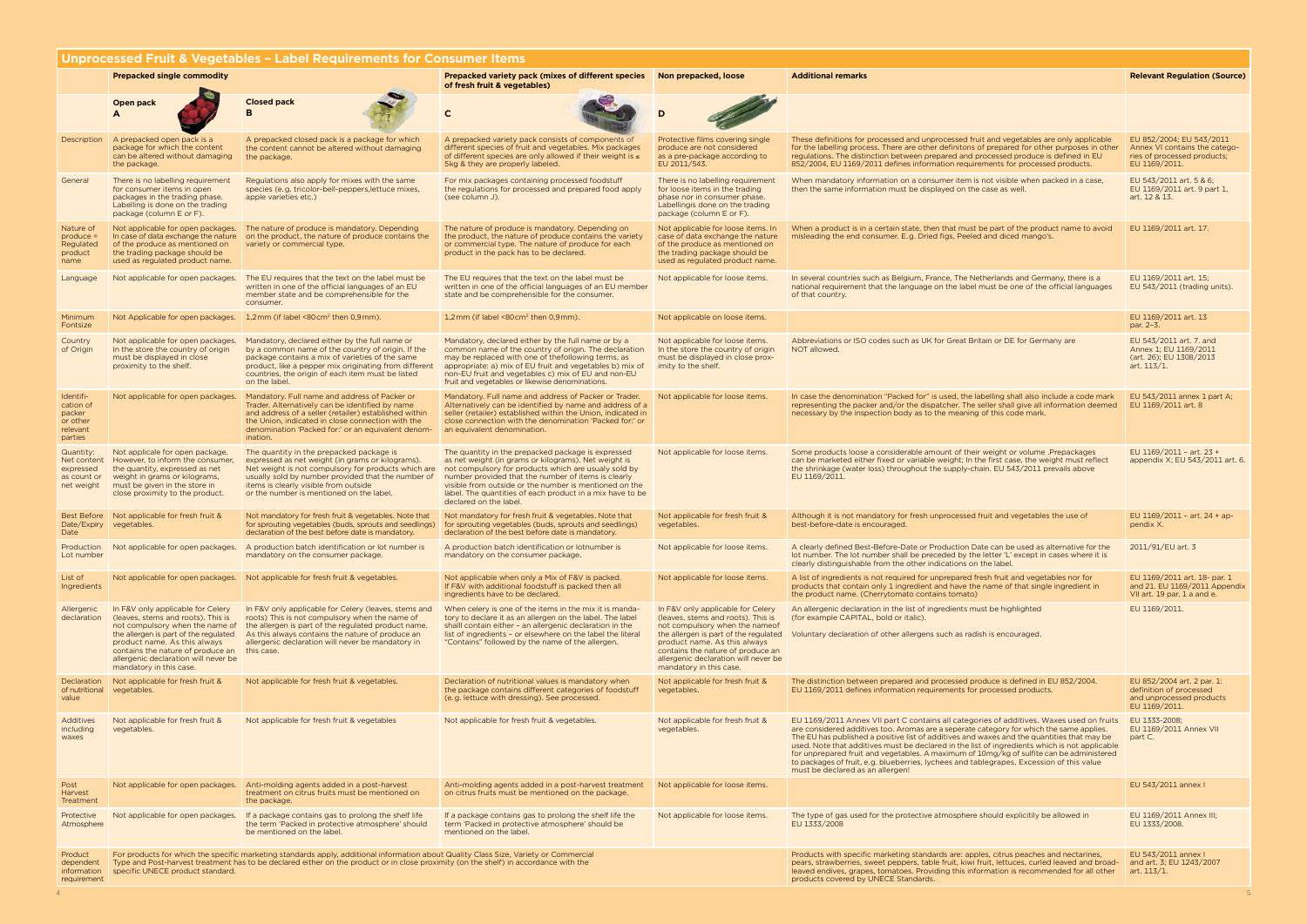| <b>Unprocessed Fruit &amp; Vegetables - Label requirements for Trade Packages</b> |                                                                                                                                                                                                                                                                                                                                                                                                                                                                                                                                                                                                                                                                                                                         |                                                                                                                                                                                                                                                                                                   |                                                                                                                                                                                                                                                                                                |                                                                                                                                                                                                                                                                                                    |                                                                                                                                                                                                                                                                                                                                                                                                                                                                                                                                                                                                                  |                                                                                                           |  |
|-----------------------------------------------------------------------------------|-------------------------------------------------------------------------------------------------------------------------------------------------------------------------------------------------------------------------------------------------------------------------------------------------------------------------------------------------------------------------------------------------------------------------------------------------------------------------------------------------------------------------------------------------------------------------------------------------------------------------------------------------------------------------------------------------------------------------|---------------------------------------------------------------------------------------------------------------------------------------------------------------------------------------------------------------------------------------------------------------------------------------------------|------------------------------------------------------------------------------------------------------------------------------------------------------------------------------------------------------------------------------------------------------------------------------------------------|----------------------------------------------------------------------------------------------------------------------------------------------------------------------------------------------------------------------------------------------------------------------------------------------------|------------------------------------------------------------------------------------------------------------------------------------------------------------------------------------------------------------------------------------------------------------------------------------------------------------------------------------------------------------------------------------------------------------------------------------------------------------------------------------------------------------------------------------------------------------------------------------------------------------------|-----------------------------------------------------------------------------------------------------------|--|
|                                                                                   | Open trading package<br>(case) containing<br>consumer items                                                                                                                                                                                                                                                                                                                                                                                                                                                                                                                                                                                                                                                             | <b>Closed trading package (case)</b><br>containing consumer items                                                                                                                                                                                                                                 | Trading package (case) containing<br>bulk/loose commodity<br>G.                                                                                                                                                                                                                                | Trading package (case) is sold in<br>consumer phase as a consumer<br>unit case, non prepacked<br>н                                                                                                                                                                                                 | <b>Additional remarks</b>                                                                                                                                                                                                                                                                                                                                                                                                                                                                                                                                                                                        | <b>Relevant Regulation</b><br>(Source)                                                                    |  |
| Description                                                                       | items is visible from the outside of<br>the trading package.                                                                                                                                                                                                                                                                                                                                                                                                                                                                                                                                                                                                                                                            | The label on prepacked consumer The label on prepacked consumer items is not<br>visible from the outside of the trading package.                                                                                                                                                                  | Trading packages containing loose items may<br>be covered by e.g. paper, carton or foil.                                                                                                                                                                                                       | All regulations for consumer items<br>and for trading packages apply.                                                                                                                                                                                                                              | These definitions for processed and unprocessed fruit and vegetables are only<br>applicable for the labelling process. There are other definitons of prepared for<br>other purposes in other regulations. The distinction between prepared and pro-<br>cessed produce is defined in EU 852/2004, EU 1169/2011 defines information<br>requirements for processed products.                                                                                                                                                                                                                                        | EU 852/2004; EU 543/2011<br>Annex VI contains the catego-<br>ries of processed products;<br>EU 1169/2011. |  |
| General                                                                           | Labelling of a trading package<br>is not required when it contains<br>labelled consumer units which<br>are visible from the outside.                                                                                                                                                                                                                                                                                                                                                                                                                                                                                                                                                                                    | All mandatory information applying to consumer<br>items must also be declared or labelled on the<br>trading package (Crate, Carton, Box).                                                                                                                                                         | Information on the trading package is obliged.                                                                                                                                                                                                                                                 | In the trading phase labelling on the pack-<br>age is required. The marketing of packages<br>with mixes of different species of fruit and<br>vegetables is allowed provided they contain<br>a net weight of 5kg or less.                                                                           | When mandatory information on a consumer item is not visible when packed<br>in a case, then the same information must be displayed on the case as weil.                                                                                                                                                                                                                                                                                                                                                                                                                                                          | EU 543/2011 art. 5 & 6;<br>EU 1169/2011 art. 9 part 1,<br>art. 12 & 13.                                   |  |
| Nature of<br>$produce =$<br>Regulated<br>product<br>name                          | Not applicable for open trade<br>packages with clearly visible<br>consumer package labels.                                                                                                                                                                                                                                                                                                                                                                                                                                                                                                                                                                                                                              | A common and general name must be used.<br>The name describes the nature of the produce.                                                                                                                                                                                                          | A common and general name must be used. The name<br>describes the nature of the produce.                                                                                                                                                                                                       | A common and general name must be<br>used. The name describes the nature of<br>the produce.                                                                                                                                                                                                        | When a product is in a certain state, then that must be part of the product<br>name to avoid misleading the end consumer. E.g. Dried figs, Peeled and<br>diced mango's.                                                                                                                                                                                                                                                                                                                                                                                                                                          | EU 1169/2011 art. 17.                                                                                     |  |
| Language                                                                          | Not applicable for open trade<br>packages with clearly visible<br>consumer package labels.                                                                                                                                                                                                                                                                                                                                                                                                                                                                                                                                                                                                                              | The EU requires that the text on the label must<br>be written in one of the official languages of an<br>EU member state and be comprehensible for the<br>consumer.                                                                                                                                | The EU requires that the text on the label must be written<br>in one of the official languages of an EU member state<br>and be comprehensible for the consumer.                                                                                                                                | The EU requires that the text on the<br>label must be written in one of the official<br>languages of an EU member state and be<br>comprehensible for the consumer.                                                                                                                                 | In several countries such as Belgium, France, The Netherlands and Germany,<br>there is a national requirement that the language on the label must be one of the EU 543/2011 (trading units).<br>official languages of that country.                                                                                                                                                                                                                                                                                                                                                                              | EU 1169/2011 art. 15;                                                                                     |  |
| Minimum<br>Fontsize                                                               | Not applicable.                                                                                                                                                                                                                                                                                                                                                                                                                                                                                                                                                                                                                                                                                                         | There is no regulation for minimum fontsize on<br>trading packages.                                                                                                                                                                                                                               | There is no regulation for minimum fontsize on trading<br>packages.                                                                                                                                                                                                                            | 1,2 mm (if label $\leq 80 \text{ cm}^2$ then 0,9 mm).                                                                                                                                                                                                                                              |                                                                                                                                                                                                                                                                                                                                                                                                                                                                                                                                                                                                                  | EU 1169/2011 art. 13<br>par. 2-3.                                                                         |  |
| Country<br>of Origin                                                              | Not applicable for open trade<br>packages with clearly visible<br>consumer package labels.                                                                                                                                                                                                                                                                                                                                                                                                                                                                                                                                                                                                                              | The full name of the country of origin must be.<br>declared on the label. In case the article contains<br>components coming from various countries, the<br>label will contain a list of ingredients detailing<br>the amount and countries of origin for each<br>component.                        | The full name of the country of origin must be declared<br>on the package label.                                                                                                                                                                                                               | The full name of the country of origin must<br>be declared on the label. In case the article<br>contains components coming from various<br>countries, the label will contain a list of<br>ingredients detailing the amount and coun-<br>tries of origin for each component.                        | Abbreviations or ISO codes such as UK for Great Britain or DE for Germany<br>are NOT allowed.                                                                                                                                                                                                                                                                                                                                                                                                                                                                                                                    | EU 543/2011 art. 7. and<br>Annex 1; EU 1169/2011<br>(art. 26); EU 1308/2013<br>art. $113/1$ .             |  |
| Identifi-<br>cation of<br>packer<br>or other<br>relevant<br>parties               | Not applicable for open trade<br>packages with clearly visible<br>consumer package labels.                                                                                                                                                                                                                                                                                                                                                                                                                                                                                                                                                                                                                              | The name and address of the packer must be<br>declared. This may be replaced by the officially<br>issued or accepted code mark representing the<br>packer and/or the dispatcher, indicated in close<br>connection with the reference 'Packer and/or<br>Dispatcher' (or equivalent abbreviations). | The name and address of the packer must be declared.<br>This may be replaced by the officially issued or accepted<br>code mark representing the packer and/or the dispatcher,<br>indicated in close connection with the reference 'Packer<br>and/or Dispatcher' (or equivalent abbreviations). | Mandatory. Full name and address of packer<br>or trader. Alternatively can be identified by<br>the name and the address of a seller (retailer)<br>established within the Union, indicated in<br>close connection with the denomination<br>'Packed for:' or an equivalent denomination.             | In case the denomination "Packed for" is used, the labelling shall also include<br>a code mark representing the packer and/or the dispatcher. The seller shall give<br>all information deemed necessary by the inspection body as to the meaning of<br>this code mark.                                                                                                                                                                                                                                                                                                                                           | EU 543/2011 annex 1 part A;<br>EU 1169/2011 art. 8                                                        |  |
| Quantity:<br>Net content<br>expressed<br>as count or<br>net weight                | Not applicable for open trade<br>packages with clearly visible<br>consumer package labels.                                                                                                                                                                                                                                                                                                                                                                                                                                                                                                                                                                                                                              | The size (sorting) of products for which specific<br>marketing standards apply must be identified in<br>accordance to the standard concerned.                                                                                                                                                     | The size (sorting) of products for which specific marketing<br>standards apply must be identified in accordance to the<br>standard concerned.                                                                                                                                                  | The quantity in the package is usually<br>expressed as net weight (in grams or kilo-<br>grams). Net weight is not compulsory for<br>products which are usualy sold by number<br>provided that the number of items is clearly<br>visible from outside or the number is men-<br>tioned on the label. | Some products loose a considerable amount of their weight or volume.<br>Prepackages can be marketed either fixed or variable weight; In the first<br>case, the weight must reflect the shrinkage (water loss) throughout the<br>supply-chain. EU 543/2011 prevails above EU 1169/2011.                                                                                                                                                                                                                                                                                                                           | EU 1169/2011 - art. 23 +<br>appendix X; EU 543/2011 art. 6.                                               |  |
| Date/<br><b>Expiry Date</b>                                                       | Best Before Not applicable for fresh fruit &<br>vegetables.                                                                                                                                                                                                                                                                                                                                                                                                                                                                                                                                                                                                                                                             | Not applicable for fresh fruit & vegetables.                                                                                                                                                                                                                                                      | Not applicable for fresh fruit & vegetables.                                                                                                                                                                                                                                                   | Not applicable for fresh fruit & vegetables.                                                                                                                                                                                                                                                       | Although it is not mandatory for fresh unprocessed fruit and vegetables the use<br>of best-before-date is encouraged                                                                                                                                                                                                                                                                                                                                                                                                                                                                                             | EU 1169/2011 - art. 24 +<br>appendix X.                                                                   |  |
| Lot number                                                                        | Production   Not applicable for open trade<br>packages with clearly visible<br>consumer package labels.                                                                                                                                                                                                                                                                                                                                                                                                                                                                                                                                                                                                                 | A production batch identification or lot<br>number is mandatory on the trading package<br>(Crate, Carton, Box).                                                                                                                                                                                   | A production batch identification or lot number is<br>mandatory on the trading package (Crate, Carton, Box).                                                                                                                                                                                   | A production batch identification or lot<br>number is mandatory on the trading<br>package (Crate, Carton, Box).                                                                                                                                                                                    | A clearly defined Best-Before-Date or Production Date can be used as alternative 2011/91/EU art. 3<br>for the lot number. The lot number shall be preceded by the letter 'L' except in<br>cases where it is clearly distinguishable from the other indications on the label.                                                                                                                                                                                                                                                                                                                                     |                                                                                                           |  |
| List of<br>Ingredients                                                            | Not applicable for open trade<br>packages with clearly visible<br>consumer package labels.                                                                                                                                                                                                                                                                                                                                                                                                                                                                                                                                                                                                                              | Not applicable for trading packages.                                                                                                                                                                                                                                                              | Not applicable for trading packages.                                                                                                                                                                                                                                                           | Not applicable for trading packages.                                                                                                                                                                                                                                                               | A list of ingredients is not required for unprepared fresh fruit and vegetables<br>nor for products that contain only 1 ingredient and have the name of that single<br>ingredient in the product name. (Cherrytomato contains tomato)                                                                                                                                                                                                                                                                                                                                                                            | EU 1169/2011 art. 18- par. 1<br>and 21. EU 1169/2011 Appendix<br>VII art. 19 par. 1 a and e.              |  |
| Allergenic<br>declaration                                                         | Not applicable for open trade<br>packages with clearly visible<br>consumer package labels.                                                                                                                                                                                                                                                                                                                                                                                                                                                                                                                                                                                                                              | Not applicable for trading packages.                                                                                                                                                                                                                                                              | Not applicable for trading packages.                                                                                                                                                                                                                                                           | In F&V only applicable for Celery (leaves,<br>stems and roots). This is not compulsory<br>when the name of the allergen is part of<br>the regulated productname. As this always<br>contains the nature of produce an allergenic<br>declaration will never be mandatory in this case.               | An allergenic declaration in the list of ingredients must be highlighted<br>(for example CAPITAL, bold or italic).<br>Voluntary declaration of other allergens such as radish is encouraged.                                                                                                                                                                                                                                                                                                                                                                                                                     | EU 1169/2011.                                                                                             |  |
| Declaration<br>of nutritional<br>value                                            | Not applicable for open trade<br>packages with clearly visible<br>consumer package labels.                                                                                                                                                                                                                                                                                                                                                                                                                                                                                                                                                                                                                              | Not applicable for fresh fruit & vegetables.                                                                                                                                                                                                                                                      | Not applicable for fresh fruit & vegetables.                                                                                                                                                                                                                                                   | Not applicable for fresh fruit & vegetables.                                                                                                                                                                                                                                                       | The distinction between prepared and processed produce is defined in<br>EU 852/2004. EU 1169/2011 defines information requirements for processed<br>products.                                                                                                                                                                                                                                                                                                                                                                                                                                                    | EU 852/2004 art. 2 par. 1:<br>definition of processed<br>and unprocessed products<br>EU 1169/2011.        |  |
| Additives<br>including<br>waxes                                                   | Not applicable for trading<br>packages with unprepared fruit<br>and vegetables.                                                                                                                                                                                                                                                                                                                                                                                                                                                                                                                                                                                                                                         | Not applicable for trading packages with<br>unprepared fruit and vegetables.                                                                                                                                                                                                                      | Not applicable for trading packages with unprepared fruit<br>and vegetables.                                                                                                                                                                                                                   | Not applicable for trading packages with<br>unprepared fruit and vegetables.                                                                                                                                                                                                                       | EU 1169/2011 Annex VII part C contains all categories of additives. Waxes used<br>on fruits are considered additives too. Aromas are a seperate category for which<br>the same applies. The EU has published a positive list of additives and waxes and<br>the quantities that may be used. Note that additives must be declared in the list of<br>ingredients which is not applicable for unprepared fruit and vegetables. A maximum<br>of 10 mg/kg of sulfite can be administered to packages of fruit, e.g. blueberries,<br>lychees and tablegrapes. Excession of this value must be declared as an allergen! | EU 1333-2008;<br>EU 1169/2011 Annex VII<br>part C.                                                        |  |
| Post<br>Harvest<br>Treatment                                                      | Not applicable for open trade<br>packages with clearly visible<br>consumer package labels.                                                                                                                                                                                                                                                                                                                                                                                                                                                                                                                                                                                                                              | Anti-molding agents added in a post-harvest<br>treatment on citrus fruits must be mentioned<br>on the trade package                                                                                                                                                                               | Anti-molding agents added in a post-harvest treatment<br>on citrus fruits must be mentioned on the trade package                                                                                                                                                                               | Anti-molding agents added in a post-<br>harvest treatment on citrus fruits must<br>be mentioned on the package.                                                                                                                                                                                    |                                                                                                                                                                                                                                                                                                                                                                                                                                                                                                                                                                                                                  | EU 543/2011 annex I                                                                                       |  |
| Protective<br>Atmosphere                                                          | Not applicable for trading<br>packages.                                                                                                                                                                                                                                                                                                                                                                                                                                                                                                                                                                                                                                                                                 | Not applicable for trading packages.                                                                                                                                                                                                                                                              | Not applicable for trading packages.                                                                                                                                                                                                                                                           | Not applicable for trading packages.                                                                                                                                                                                                                                                               | The type of gas used for the protective atmosphere should explicitily be allowed<br>in EU 1333/2008                                                                                                                                                                                                                                                                                                                                                                                                                                                                                                              | EU 1169/2011 Annex III;<br>EU 1333/2008.                                                                  |  |
| Product<br>dependent<br>information<br>requirement                                | EU 543/2011 annex I<br>For products for which the specific marketing standards apply, additional information about Quality Class Size, Variety or Commercial<br>Products with specific marketing standards are: apples, citrus, peaches and<br>Type and Post-harvest treatment has to be declared either on the product or in close proximity (on the shelf) in accordance with the<br>nectarines, pears, strawberries, sweet peppers, table fruit, kiwi fruit, lettuces,<br>and art. 3; EU 1243/2007<br>specific UNECE product standard.<br>curled leaved and broad-leaved endives, grapes, tomatoes. Providing this infor-<br>art. 113/1.<br>mation is recommended for all other products covered by UNECE Standards. |                                                                                                                                                                                                                                                                                                   |                                                                                                                                                                                                                                                                                                |                                                                                                                                                                                                                                                                                                    |                                                                                                                                                                                                                                                                                                                                                                                                                                                                                                                                                                                                                  |                                                                                                           |  |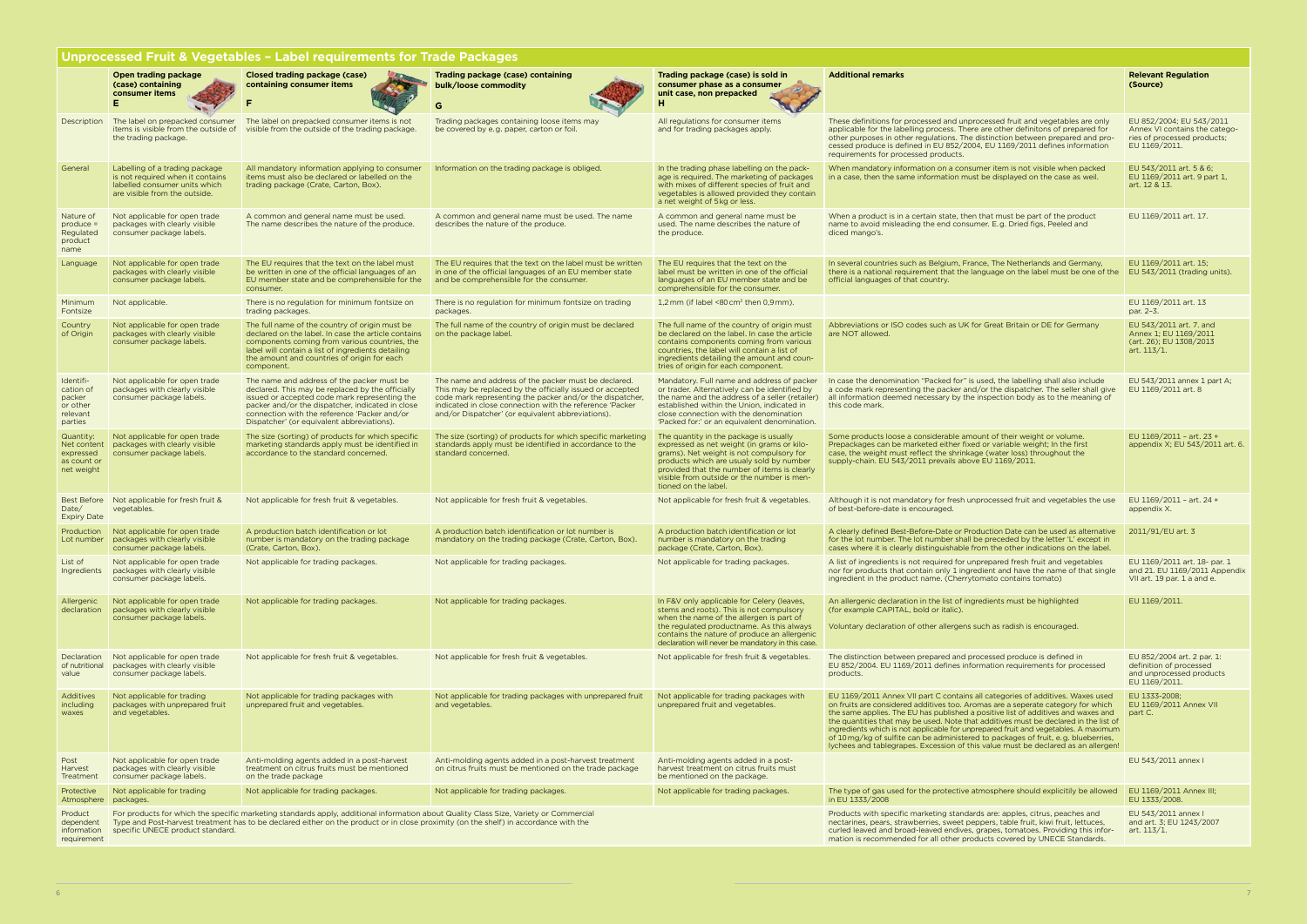|                                                                     | <b>Prepared or Processed Fruit &amp; Vegetables -</b><br><b>Label requirements for Consumer items and Trade Packages</b>                                                                                                                                                                                          |                                                                                                                                                                                                                                                                                                                                                                                                                                              | <b>Prepared or Processed -</b><br><b>Trading packages</b>                                                                                                                                                                                                                               |                                                                                                                                                                                                                                                                                                                                                                                                                                                                                                                                                                                                           |                                                                                                         |
|---------------------------------------------------------------------|-------------------------------------------------------------------------------------------------------------------------------------------------------------------------------------------------------------------------------------------------------------------------------------------------------------------|----------------------------------------------------------------------------------------------------------------------------------------------------------------------------------------------------------------------------------------------------------------------------------------------------------------------------------------------------------------------------------------------------------------------------------------------|-----------------------------------------------------------------------------------------------------------------------------------------------------------------------------------------------------------------------------------------------------------------------------------------|-----------------------------------------------------------------------------------------------------------------------------------------------------------------------------------------------------------------------------------------------------------------------------------------------------------------------------------------------------------------------------------------------------------------------------------------------------------------------------------------------------------------------------------------------------------------------------------------------------------|---------------------------------------------------------------------------------------------------------|
|                                                                     | Fresh Cut, Prepared/Not Processed:<br>Cut, Cleaned, Diced, Halved,<br>Peeled, Sliced                                                                                                                                                                                                                              | Prepared and Processed: Cooked, Dried, Smoked.<br>Transformed incl. addition of additives<br>and mixes with other foodstuff                                                                                                                                                                                                                                                                                                                  | Trading package (case)<br>containing processed<br>consumer item<br>K                                                                                                                                                                                                                    | <b>Additional remarks</b>                                                                                                                                                                                                                                                                                                                                                                                                                                                                                                                                                                                 | <b>Relevant Regulation (Source)</b>                                                                     |
| Description                                                         | Unprocessed fruit and vegetables<br>- Entire fresh fruit and vegetables;<br>- Peeled, cut and shredded fruit and vegetables;<br>- Frozen fruit and vegetables.                                                                                                                                                    | Processed fruit and vegetables<br>- Dried fruit and vegetables;<br>- Fruit and vegetables in vinegar, oil or brine;<br>- Fruit and vegetable preparations;<br>- Jam, jellies, marmalades and similar products;<br>- Processed potato products;<br>- Products smoked, cooked or otherwise trans-<br>formed by heating;<br>- Canned or bottled products.                                                                                       |                                                                                                                                                                                                                                                                                         | These definitions for processed and unprocessed fruit and vegetables are only applicable for the labelling proces.<br>There are other definitons of prepared for other purposes in other regulations. The distinction between prepared and<br>processed produce is defined in EU 852/2004, EU 1169/2011 defines information requirements for processed products.                                                                                                                                                                                                                                          | EU 852/2004; EU 543/2011<br>Annex VI contains the categories<br>of processed products:<br>EU 1169/2011. |
| General                                                             | Each consumer item is clearly labelled with<br>description of the item, net weight and either best<br>before date or expiry date in one line of sight.                                                                                                                                                            | Each consumer item is clearly labelled with descrip-<br>tion of the item, net weight and either best before<br>date or expiry date in one line of sight. All informa-<br>tion requirement of 1169/2011 apply.                                                                                                                                                                                                                                | All mandatory information applying<br>to the consumer item must also be<br>displayed on the trading unit (Crate,<br>Carton, Box).                                                                                                                                                       | When mandatory information on a consumer item is not visible when packed in a case then the same information<br>must be displayed on the case as well.                                                                                                                                                                                                                                                                                                                                                                                                                                                    | EU 543/2011 art. 5 & 6;<br>EU 1169/2011 art. 9 part 1,<br>art. 12 & 13.                                 |
| Nature of<br>$produce =$<br>Regulated<br>product<br>name            | A common and general name must be used.<br>The name describes the nature of the produce.                                                                                                                                                                                                                          | A common and general name must be used.<br>The name describes the nature of the produce.                                                                                                                                                                                                                                                                                                                                                     | A common and general name must be<br>used. The name describes the nature<br>of the produce.                                                                                                                                                                                             | When a product is in a certain state then that must be part of the product name to avoid misleading the end consumer.<br>E.g. Dried figs, Peeled and diced mango's.                                                                                                                                                                                                                                                                                                                                                                                                                                       | EU 1169/2011 art. 17.                                                                                   |
| Language                                                            | The EU requires that the text on the label must be<br>written in one of the official languages of an EU mem-<br>ber state and be comprehensible for the consumer.                                                                                                                                                 | The EU requires that the text on the label must be<br>written in one of the official languages of an EU mem-<br>ber state and be comprehensible for the consumer.                                                                                                                                                                                                                                                                            | No requirements for the language.                                                                                                                                                                                                                                                       | In several countries such as Belgium, France, The Netherlands and Germany, there is a national requirement that the<br>language on the label must be one of the official languages of that country.                                                                                                                                                                                                                                                                                                                                                                                                       | EU 1169/2011 art. 15;<br>EU 543/2011 (trading units).                                                   |
| Minimum<br>Fontsize                                                 | 1,2 mm (if label <80 cm <sup>2</sup> then 0,9 mm).                                                                                                                                                                                                                                                                | 1,2 mm (if label $\leq 80$ cm <sup>2</sup> then 0,9 mm).                                                                                                                                                                                                                                                                                                                                                                                     | There is no regulation for minimum<br>fontsize on trading packages.                                                                                                                                                                                                                     |                                                                                                                                                                                                                                                                                                                                                                                                                                                                                                                                                                                                           | EU 1169/2011 art. 13 par. 2-3.                                                                          |
| Country<br>of Origin                                                | must be declared if otherwise it would be misleading<br>for the consumer. A voluntary statement of the origin<br>of the product must be made in such a way that it<br>cannot be confused with the name of the product<br>(Italian tomato sauce made from Spanish tomatoes).                                       | The full name of the country of origin of the products The full name of the country of origin of the products The full name of the country of origin<br>must be declared if otherwise it would be misleading<br>for the consumer. A voluntary statement of the origin   label.<br>of the product must be made in such a way that it<br>cannot be confused with the name of the product<br>(Italian tomato sauce made from Spanish tomatoes). | must be declared on the package                                                                                                                                                                                                                                                         | Abbreviations or ISO codes such as UK for Great Britain or DE for Germany are NOT allowed.                                                                                                                                                                                                                                                                                                                                                                                                                                                                                                                | EU 543/2011 art. 7. and Annex 1;<br>EU 1169/2011 (art. 26);<br>EU 1308/2013 art. 113/1.                 |
| Identifi-<br>cation of<br>packer<br>or other<br>relevant<br>parties | Full name and address of the producer or the trade-<br>name and address of either the brandowner or the<br>seller who places the product on the market. When<br>a product comes from a non EU country and the<br>trading company is not established in the EU, the<br>name and address of the importer.           | Full name and address of the producer or the trade-<br>name and address of either the brandowner or the<br>seller who places the product on the market. When<br>a product comes from a non EU country and the<br>trading company is not established in the EU, the<br>name and address of the importer.                                                                                                                                      | or the tradename and address of either<br>the brandowner or the seller who places of this code mark.<br>the product on the market. When a<br>product comes from a non EU country<br>and the trading company is not estab-<br>lished in the EU, the name and address<br>of the importer. | Full name and address of the producer In case the denomination "Packed for" is used, the labelling shall also include a code mark representing the packer<br>and/or the dispatcher. The seller shall give all information deemed necessary by the inspection body as to the meaning                                                                                                                                                                                                                                                                                                                       | EU 543/2011 annex 1 part A;<br>EU 1169/2011 art. 8                                                      |
| Quantity:<br>Net content<br>expressed<br>as count or<br>net weight  | Net content must be expressed in volume for fluid<br>matter and in weight for solid matter.                                                                                                                                                                                                                       | Net content must be expressed in volume for fluid<br>matter and in weight for solid matter.                                                                                                                                                                                                                                                                                                                                                  | When fresh products for which specific<br>marketing standards apply are used<br>the size must be identified in accord-<br>ance to the standard concerned.                                                                                                                               | Some products loose a considerable amount of their weight or volume. Prepackages can be marketed either fixed or<br>variable weight; In the first case, the weight must reflect the shrinkage (water loss) throughout the supply-chain.<br>EU 543/2011 prevails above EU 1169/2011                                                                                                                                                                                                                                                                                                                        | EU 1169/2011- art. 23 + appendix X:<br>EU 543/2011 art. 6.                                              |
| Date/<br><b>Expiry Date</b>                                         | Best Before A best-before-date is required on all processed<br>products. Identification of the expiry date (ultimate<br>consumption date) is compulsory for products that<br>are very perishable from microbiological perspective.                                                                                | A best-before-date is required on all processed<br>products. Identification of the expiry date (ultimate<br>consumption date) is compulsory for products that<br>are very perishable from microbiological perspective.                                                                                                                                                                                                                       | Declaration of best-before-date or an<br>expiry date is not compulsory for fresh<br>fruit & vegetables.                                                                                                                                                                                 | Although it is not mandatory for fresh unprocessed fruit and vegetables the use of best-before-date is encouraged.                                                                                                                                                                                                                                                                                                                                                                                                                                                                                        | EU 1169/2011 - art. 24 +<br>appendix X.                                                                 |
|                                                                     | Production   A production batch identification or lot number<br>Lot number is mandatory on the consumer package.                                                                                                                                                                                                  | A production batch identification or lot number<br>is mandatory on the consumer package.                                                                                                                                                                                                                                                                                                                                                     | A production batch identification or lot<br>number is mandatory on the trading<br>package (Crate, Carton, Box).                                                                                                                                                                         | A clerarly defined Best-Before-Date or Production Date can be used as alternative for the lot number. The lot number<br>shall be preceded by the letter 'L' except in cases where it is clearly distinguishable from the other indications on the<br>label.                                                                                                                                                                                                                                                                                                                                               | 2011/91/EU art. 3                                                                                       |
| List of<br>Ingredients                                              | The label has to contain a list of ingredients and<br>quantities in descending order. This list will start<br>with the word: Ingredients. The list of ingredients<br>includes additives.                                                                                                                          | The label has to contain a list of ingredients and<br>quantities in descending order. This list will start<br>with the word: Ingredients. The list of ingredients<br>includes additives.                                                                                                                                                                                                                                                     | Not applicable for trading packages.                                                                                                                                                                                                                                                    | A list of ingredients is not required for unprepared fresh fruit and vegetables nor for products that contain only<br>1 ingredient and have the name of that single ingredient in the product name. (Cherrytomato contains tomato)                                                                                                                                                                                                                                                                                                                                                                        | EU 1169/2011 art. 18 - par. 1 and 21.<br>EU 1169/2011 Appendix VII<br>art. 19 par. 1 a and e.           |
| Allergenic<br>declaration                                           | Whenever allergens are used in processed food the<br>label shalll contain either - an allergenic declaration in<br>the list of ingredients - or elsewhere on the label the<br>literal "Contains" followed by the name of the allergen.                                                                            | Whenever allergens are used in processed food the<br>label shalll contain either - an allergenic declaration in<br>the list of ingredients - or elsewhere on the label the<br>literal "Contains" followed by the name of the allergen.                                                                                                                                                                                                       | The allergenic declaration is not<br>required for trading packages.                                                                                                                                                                                                                     | An allergenic declaration in the list of ingredients must be highlighted (for example CAPITAL, bold or italic).<br>Voluntary declaration of other allergens such as radish is encouraged.                                                                                                                                                                                                                                                                                                                                                                                                                 | EU 1169/2011.                                                                                           |
| of nutritional<br>value                                             | Declaration Declaration of nutritional values is mandatory when<br>the package contains different types of food stuft<br>(e.g. tomatoes with olive oil).                                                                                                                                                          | Nutritional values are mandatory.                                                                                                                                                                                                                                                                                                                                                                                                            | Declaration of nutritional values is not<br>applicable for trading packages.                                                                                                                                                                                                            | The distinction between prepared and processed produce is defined in EU 852/2004. EU 1169/2011 defines information<br>requirements for processed products.                                                                                                                                                                                                                                                                                                                                                                                                                                                | EU 852/2004 art. 2 par. 1: definition of<br>processed and unprocessed products<br>EU 1169/2011.         |
| Additives<br>including<br>waxes                                     | Food additives and food enzymes, belonging to a<br>specified category must be designated in the list of<br>ingredients by the name of that category, followed<br>by their specific name or, if appropriate, E number.                                                                                             | Food additives and food enzymes, belonging to a<br>specified category must be designated in the list of<br>ingredients by the name of that category, followed<br>by their specific name or, if appropriate, E number.                                                                                                                                                                                                                        | For trading packages containing pre-<br>pared food the declaration of additives<br>is mandatory.                                                                                                                                                                                        | EU 1169/2011 Annex VII part C contains all categories of additives. Waxes used on fruits are considered additives<br>too. Aromas are a seperate category for which the same applies. The EU has published a positive list of additives and<br>waxes and the quantities that may be used. Note that additives must be declared in the list of ingredients which is not<br>applicable for unprepared fruit and vegetables. A maximum of 10mg/kg of sulfite can be administered to packages<br>of fruit, e.g. blueberries, lychees and tablegrapes. Excession of this value must be declared as an allergen! | EU 1333-2008; EU 1169/2011<br>Annex VII part C.                                                         |
| Post<br>Harvest<br>Treatment                                        | See additives                                                                                                                                                                                                                                                                                                     | See additives                                                                                                                                                                                                                                                                                                                                                                                                                                | See additives                                                                                                                                                                                                                                                                           |                                                                                                                                                                                                                                                                                                                                                                                                                                                                                                                                                                                                           | EU 543/2011 annex I                                                                                     |
| Protective<br>Atmosphere                                            | If a package contains gas to prolong the shelf life the If a package contains gas to prolong the shelf life<br>term 'Packed in. protective atmosphere' should be<br>mentioned on the label.                                                                                                                       | the term 'Packed in. protective atmosphere' should<br>be mentioned on the label.                                                                                                                                                                                                                                                                                                                                                             | Not Applicable.                                                                                                                                                                                                                                                                         | The type of gas used for the protective atmosphere should explicitily be allowed in EU 1333/2008                                                                                                                                                                                                                                                                                                                                                                                                                                                                                                          | EU 1169/2011 Annex III;<br>EU 1333/2008.                                                                |
| Product<br>dependent<br>information<br>requirement                  | For products for which the specific marketing standards apply, additional information about Quality Class Size, Variety or Commercial<br>Type and Post-harvest treatment has to be declared either on the product or in close proximity (on the shelf) in accordance with the specific<br>UNECE product standard. |                                                                                                                                                                                                                                                                                                                                                                                                                                              |                                                                                                                                                                                                                                                                                         | Products with specific marketing standards are: apples, citrus, peaches and nectarines, pears, strawberries, sweet<br>peppers, table fruit, kiwi fruit, lettuces, curled leaved and broad-leaved endives, grapes, tomatoes. Providing this<br>information is recommended for all other products covered by UNECE Standards.                                                                                                                                                                                                                                                                               | EU 543/2011 annex I and art. 3;<br>EU 1243/2007 art. 113/1.                                             |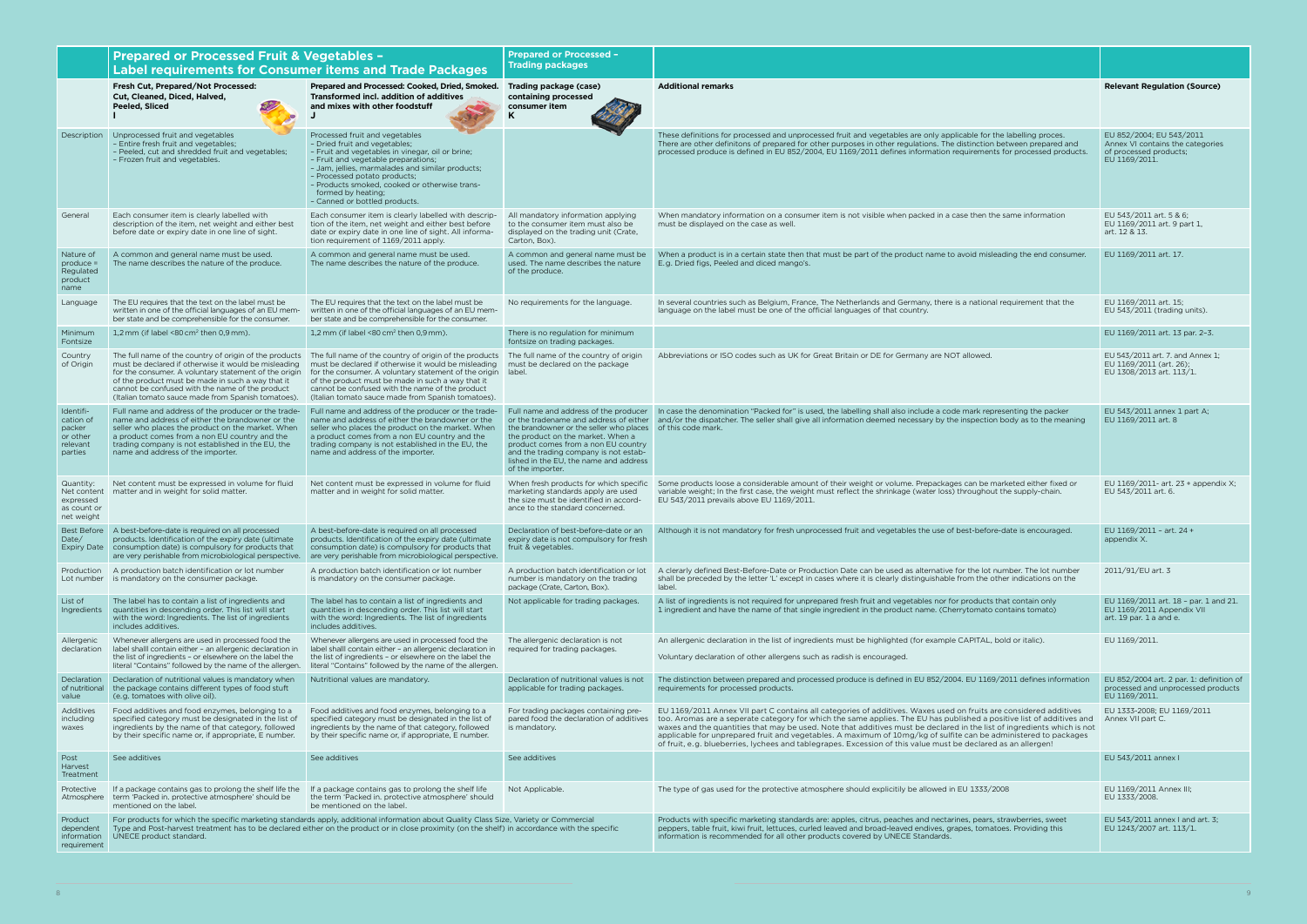# Additional Information

GS1 in Europe http://www.gs1.eu/

GS1 Member Organisations in Europe http://www.gs1.eu/gs1\_mo\_list

GS1 Global Office www.gs1.org

UNECE Standards for Fresh Fruit and Vegetables (FFV) www.unece.org/trade/agr/standard/fresh/FFV-StandardsE.html

UNECE Standards for Dry and Dried Produce (DDP) www.unece.org/trade/agr/standard/dry/DDP-Standards.html

EU Regulation on Fruit & Vegetables EU 543/2011

http://eur-lex.europa.eu/legal-content/EN/TXT/?qid=1440416805211&uri=CELEX:32011R0543

EU Regulation on Fruit & Vegetables EU 1169/2011

http://eur-lex.europa.eu/legal-content/EN/TXT/?qid=1440416220903&uri=CELEX:32011R1169

Download of this brochure as well as other GS1 in Europe Guidelines on Fruit & Vegetables http://www.gs1.eu/activity/fruit-and-vegetable-traceability

### **Disclaimer**

Whilst every effort has been made to ensure that the guidelines to use the GS1 standards contained in the document are correct, GS1, GS1 in Europe and any other party involved in the creation of the document HEREBY STATE that the document is provided without warranty, either expressed or implied, of accuracy or fitness for purpose, AND HEREBY DISCLAIM any liabality, direct or indirect, for damages or loss relating to the use of the document. The document may be modified, subject to developments in technology, changes to the standards, or new legal requirements. Several products and company names mentioned herein may be trademarks and/or registered trademarks of either respective companies.